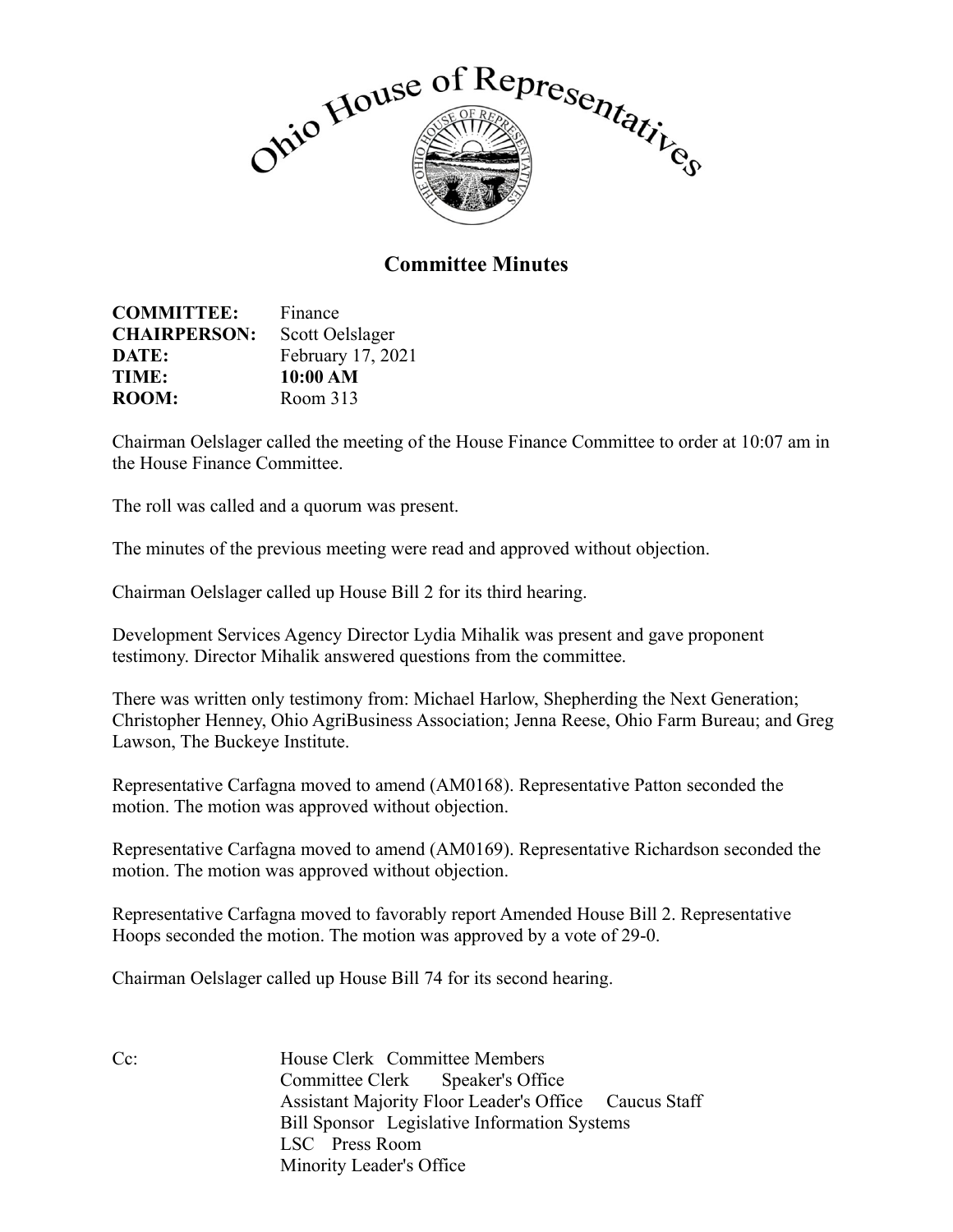Jason Warner of Greater Ohio Policy Center was present and gave interested party testimony.

Patricia Kovacs of the Ohio Bicycle Federation was present and gave proponent testimony. Ms. Kovacs answered questions from the committee.

Ben Capelle of Laketran was present and gave interested party testimony. Mr. Capelle answered questions from the committee.

Jeff Stauch of the County Engineers Association of Ohio was present and gave proponent testimony. Mr. Stauch answered questions from the committee.

India Birdsong of Greater Cleveland Regional Transit was present and gave interested party testimony. Ms. Birdsong answered questions from the committee.

Aslyne Rodriguez of Central Ohio Transit Authority was present and gave interested party testimony. Ms. Rodriguez answered questions from the committee.

Carrie Woody of Lancaster Public Transit was present and gave interested party testimony. Ms. Woody answered questions from the committee.

Claudia Amrhein of Portage Area Regional Transit was present and gave interested party testimony.

The committee recessed at 11:58 am.

The committee reconvened at 3:30 pm.

Kirt Conrad of Stark Area Regional Transit was present and gave interested party testimony. Mr. Conrad answered questions from the committee.

Leslie Braus of Wayne Medina Community Action was present and gave interested party testimony.

Mark Donaghy of Greater Dayton Regional Transit was present and gave interested party testimony. Mr. Donaghy answered questions from the committee.

Mary Habig of Seneca-Crawford Area Transit was present and gave interested party testimony. Ms. Habig answered questions from the committee.

There was written only testimony from: Darryl Haley, Southwest Ohio Regional Transit; Kim Dunham, Toledo Area Transit; Matthew Dutkevicz, Butler County Regional Transit; Shannon Hursey, Access Tusc Transit; Kim Schwind, AAA; Chad Wilson, Nationwide Insurance; Kelly Hatas, Hocking Athens Perry Community Action; Melissa Wheeler, Westfield; Michael McLean, Ohio Business Roundtable; Phil Renauld, The Risk Institute; Sharon Montgomery; Tom Sullivan; Adam Shores, American Property Casualty Insurance Association; and Mark Totman,

Cc: House Clerk Committee Members Committee Clerk Speaker's Office Assistant Majority Floor Leader's Office Caucus Staff Bill Sponsor Legislative Information Systems LSC Press Room Minority Leader's Office